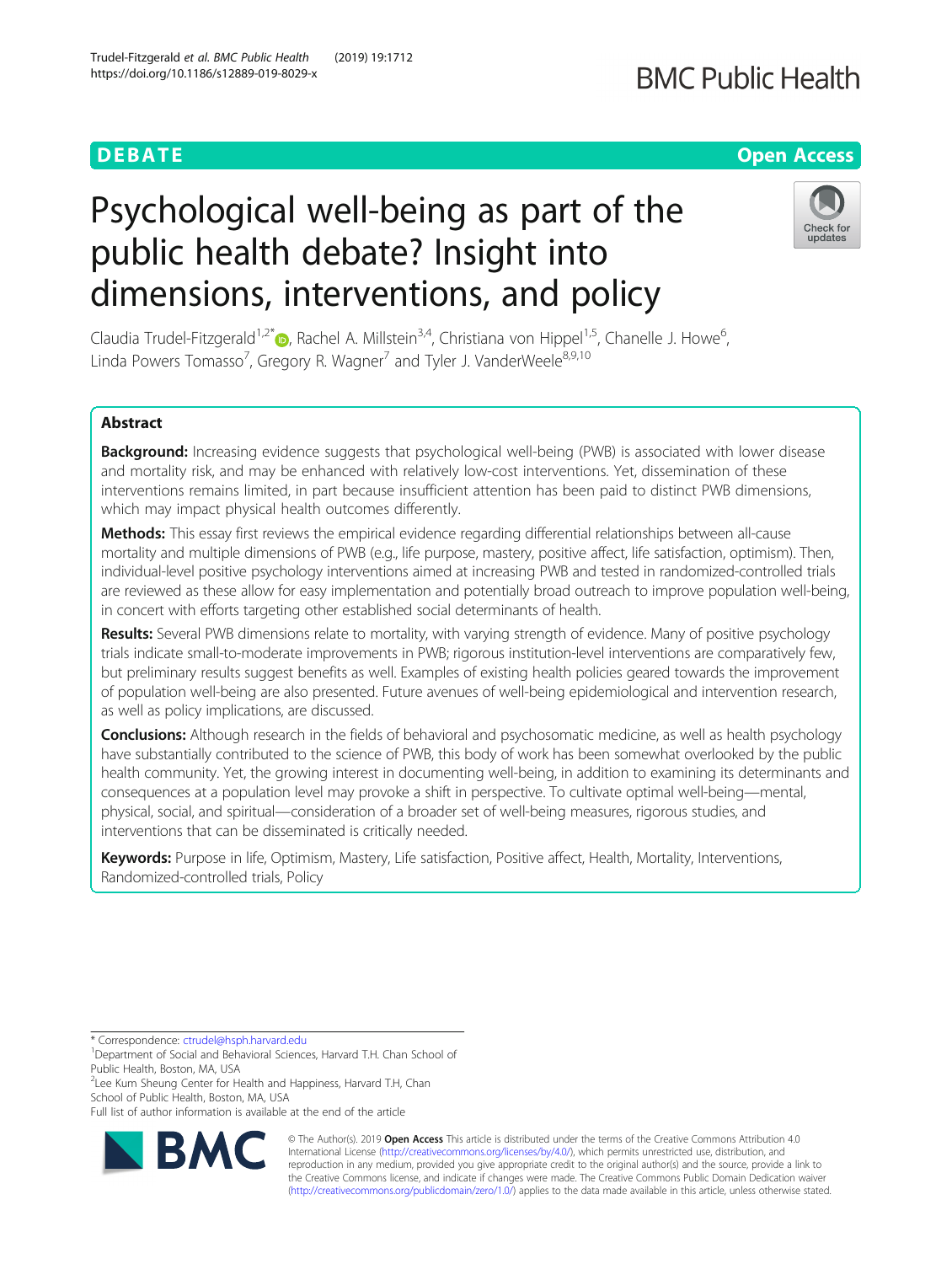# Background

Over the past decades, evidence for the mental and physical health benefits of enhanced psychological wellbeing (PWB) has expanded dramatically [\[1](#page-9-0)–[3](#page-9-0)]. Notably, research in the fields of behavioral and psychosomatic medicine, as well as health psychology have substantially contributed to this body of work  $[1–7]$  $[1–7]$  $[1–7]$  $[1–7]$ . Yet, such work is still overlooked by a considerable proportion of the public health community, despite accumulating compelling reasons for a paradigm shift  $[8]$  $[8]$ . Associations of PWB levels with subsequent physical health outcomes have been well-documented [[1,](#page-9-0) [2](#page-9-0)]. Easy-to-implement well-being interventions have been developed and evaluated in randomized-controlled trials (RCT), with many showing positive results [\[9](#page-9-0), [10\]](#page-9-0). The potential for developing scalable interventions to be broadly disseminated is substantial and, in many cases, could require only limited or no professional training resources [[9,](#page-9-0) [10\]](#page-9-0). Such interventions would improve not only PWB, but may have the potential to promote and maintain physical health as well [\[11](#page-9-0)]. This could be done in concert with efforts targeting other established social determinants of physical health/mortality (e.g., poverty, education, discrimination, social capital) [\[12,](#page-9-0) [13](#page-9-0)]. Existing skepticism among scientists may be due to insufficient attention paid to distinct dimensions of PWB (e.g., positive affect, optimism), which could differentially impact physical health and explain certain conflicting findings [\[2](#page-9-0)]. If PWB's importance is to be embraced by the public health community and incorporated into policies, these distinctions need to be made clear. In this debate article, we argue that PWB dimensions, including life purpose, personal growth, mastery, autonomy, ikigai, life satisfaction, positive affect, sense of coherence, and optimism, may relate differently to all-cause mortality, based on existing empirical evidence. We also discuss some available interventions promoting PWB and how these might be used and disseminated more broadly.

PWB is important not only because of its potential effects on physical health but also as its own end. The World Health Organization (WHO) defines health as a "state of complete physical, mental, and social wellbeing and not merely the absence of disease or infirmity." Importantly, PWB reflects more than the mere absence of psychological distress, such as anxiety or depressive symptoms. Although there is an inverse correlation between self-reported positive and negative psychological states, most coefficients vary from smallto-moderate, but are generally not strong in magnitude [[14](#page-9-0)–[16\]](#page-9-0). Psychological distress and well-being also have distinct biological correlates, further supporting the idea that they are separate rather than mirrored constructs [[15,](#page-9-0) [17](#page-9-0)–[19](#page-9-0)]. Accordingly, a successful psychotherapeutic or pharmacological treatment of anxiety symptoms will decrease symptoms of psychological distress but will not necessarily translate into a greater sense of purpose in life, autonomy, or optimism.

If we are to take seriously the WHO's integrative conceptualization of health, PWB should be embraced as a fundamental public health goal  $[8]$  $[8]$ . The adoption of policies and programs supporting PWB in individuals and groups requires an understanding of the potential community benefits of such efforts. Through our assessment of the research investigating the relationship between PWB and all-cause mortality, interventions to change PWB, and policy implications of well-being research, we aim to contribute to this understanding.

# Defining well-being

Well-being is a complex and multifactorial construct. Measures of well-being are sometimes divided into objective measures, which mostly refer to "standard of living," and subjective measures, which capture psychological, social, and spiritual aspects and are based on cognitive and affective judgements individuals make about their lives [\[20](#page-9-0)]. When these measures concern psychological aspects (e.g., happiness), they are often referred to as measures of psychological well-being (PWB). While certain PWB dimensions such as life satisfaction are often imbedded in "quality of life" measures, this latter multidimensional construct is much broader and includes other aspects related to mental and physical health like perceived stress, functioning/disability status, and physical symptoms [\[21](#page-9-0), [22](#page-9-0)]. PWB on its own has been a central area of research in psychology for decades [\[7\]](#page-9-0). It is also important to epidemiology, to understand its contribution to health outcomes [\[8](#page-9-0)], and more broadly to public health, notably to implement countrylevel monitoring and policies promoting overall health [[7](#page-9-0)].

Distinct theoretical dimensions have been proposed to characterize PWB research thus far (see [\[1](#page-9-0)] for details) including: hedonic well-being (e.g., feeling happy), evaluative well-being (e.g. being satisfied with life), eudaimonic well-being (e.g., finding purpose in life, having a sense of mastery and autonomy in one's own decisions), and other constructs that contribute to feeling whole or well (e.g., optimism). In the following section, we describe these PWB dimensions and illustrate their potential effects on physical health by examining the evidence on how each is associated with all-cause mortality. Even though composite PWB measures exist, some authors have shown that it remains difficult to measure PWB across a continuum (unidimensionally) [\[23](#page-9-0)] and others have insisted on understanding PWB as a multidimensional, rather than unidimensional, construct  $[24]$  $[24]$ . Moreover, research has documented statistically significant associations among PWB dimensions themselves, with magnitude of estimates varying from small to moderate when evaluated among adults from various countries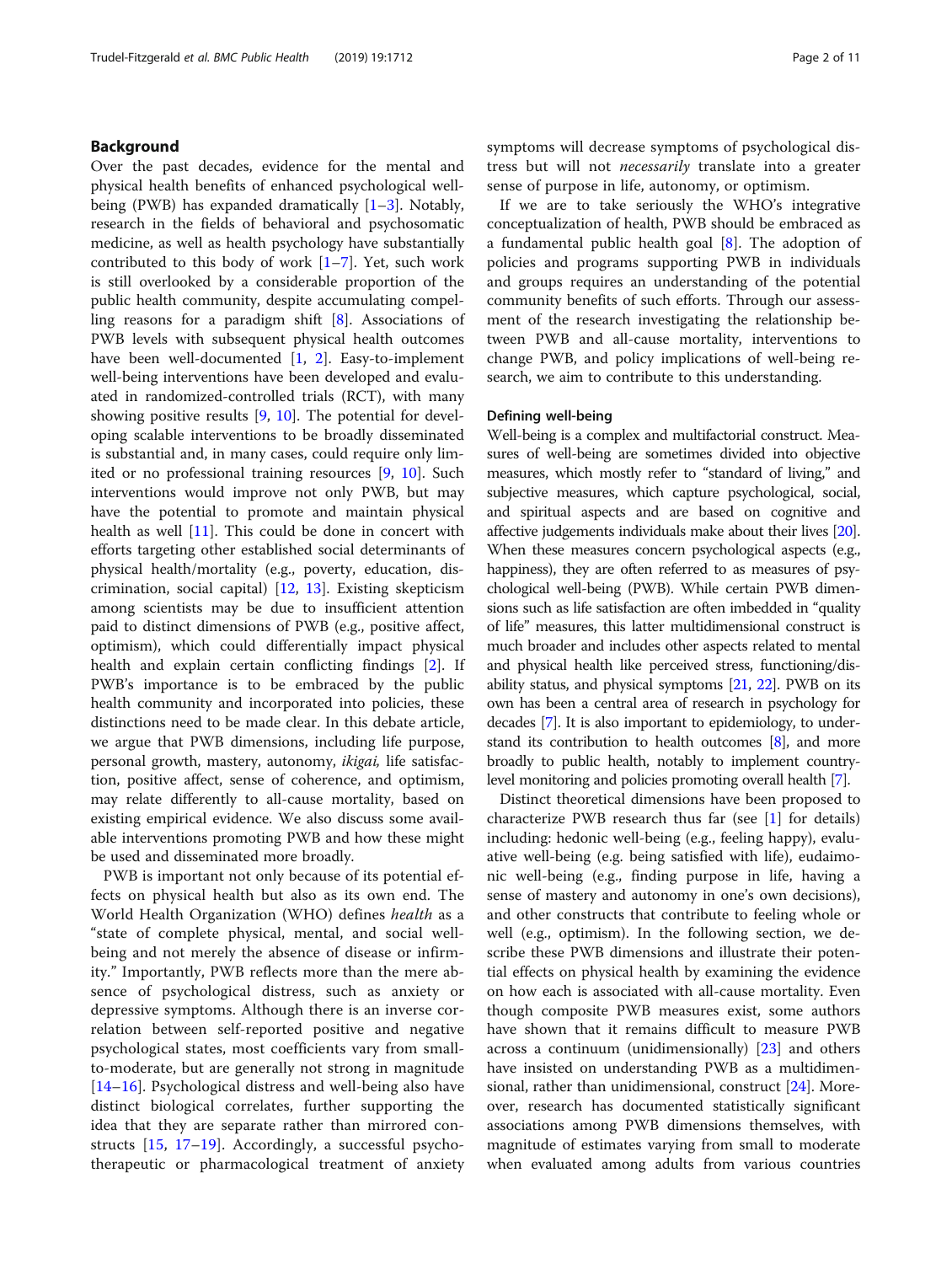[[14,](#page-9-0) [25](#page-9-0)–[28](#page-9-0)]. Overall, these findings suggest that although PWB dimensions may share a latent factor, they do represent distinct constructs.

# Psychological well-being and mortality

A growing body of evidence suggests that various PWB dimensions are associated with subsequent chronic diseases and mortality, and potential mechanisms explaining associations, including stress-buffering effects [\[1](#page-9-0), [2](#page-9-0)] and healthier behaviors [\[1](#page-9-0), [2,](#page-9-0) [5,](#page-9-0) [29\]](#page-9-0). For instance, prior epidemiological research has shown that individuals experiencing higher levels of optimism were more likely to subsequently engage in favorable habits (e.g., physical activity), reduce/cease detrimental ones (e.g., smoking), leading to an overall healthy lifestyle [[30](#page-9-0)–[33](#page-9-0)]; in turn, the adoption of such healthy habits may lower one's risk of chronic diseases and mortality  $[1, 2]$  $[1, 2]$  $[1, 2]$  $[1, 2]$ . However, it is not always clear whether these longitudinal relationships remain after rigorous confounder control, whereby a third factor, such as socioeconomic status (e.g., education, personal income), influences both PWB and health. Likewise, whether these longitudinal associations do not simply capture reverse causation, whereby health status drives PWB levels, is sometimes uncertain. However, considering premature mortality risk, an objective endpoint, offers some methodological strengths such as virtually no misclassification and research based on longitudinal design by nature of the outcome. Recent meta-analyses have suggested that life satisfaction, positive affect, meaning/purpose in life, and optimism are protective against premature mortality [\[34](#page-9-0)–[36\]](#page-9-0), though the quality of statistical adjustment for potential confounders in these studies was variable. Here, we briefly discuss evidence as to whether and how various PWB dimensions are prospectively associated with premature all-cause mortality, specifically. Searches of literature written in English or French within PubMed and PsycInfo databases targeted individual prospective and longitudinal studies evaluating the role of at least one PWB dimension with mortality risk. Additional studies were obtained through bibliographies of eligible articles. Rigorous individual studies included in this narrative review all adjusted for baseline sociodemographics (e.g., age, sex, education), medical status (e.g., blood pressure, body mass index, chronic conditions), and health behaviors (e.g., smoking, physical activity). Some studies further adjusted for psychological distress, to determine PWB's role on mortality beyond anxiety and depression symptoms, and for self-rated health.

## Purpose in life

Experiencing a sense of purpose and direction in one's life has been consistently associated with reduced mortality. For instance, among 1236 older U.S. adults (mean age =

78 years), every standard deviation (SD) increase in life purpose was associated with 40% decreased hazard of 5 year mortality (hazard ratio, HR = 0.60; 95% confidence interval,  $CI = 0.42 - 0.87$  [\[37\]](#page-9-0). In the Women's Health Initiative cohort, after additional statistical control for psychological distress in multivariable models, greater life purpose was associated with lower likelihood of death over a 2-year period in 7675 older U.S. women [[38](#page-10-0)]. Metaanalyses suggested similar effects (higher versus lower purpose in life; rate ratio,  $RR = 0.83$ ,  $CI = 0.75-0.91$  [[35](#page-9-0)]. Some research has examined the role of *meaning* in life but the results are less convincing than those assessing purpose. A study of 1361 older U.S. adults (mean age = 79 years) over 5 years found no relationship of meaning in life with overall mortality  $(OR = 0.97; CI = 0.93-1.01)$  in multivariable models further adjusting for self-rated health [[39](#page-10-0)]. These results raise the question of whether "meaning" and "purpose," often used interchangeably, might capture distinct constructs that relate differently to mortality [\[40\]](#page-10-0).

#### Personal growth

To our knowledge, personal growth –that is whether individuals seek to realize their full potential and recognize that the self is constantly developing– has been explored in relation to mortality in only a handful of studies. Notably, in the Women's Health Initiative investigation described above, personal growth levels were associated with lower 2-year mortality rates, both continuously (per 1-unit increase:  $HR = 0.95$ ;  $CI = 0.93-0.98$ ) and categorically (lower versus higher [reference group] quartile: OR = 2.10, CI =  $1.42-3.08$ ) [[38](#page-10-0)]. This study also evaluated life purpose, with contrasting multivariable-adjusted estimates suggesting stronger associations with life purpose than personal growth (ORs = 3.55 versus 2.10) on mortality.

# Mastery

Mastery –whether individuals effectively manage their environments or perceive life as being under their control– has also been well-studied in relation to mortality. An investigation following 2829 Dutch adults (ages 55–85) for up to 3 years found that a 1-unit rise was associated with lower mortality odds  $(OR = 0.94, CI = 0.89 - 0.99)$ , even after extensive adjustment of covariates including self-rated health, social support, self-efficacy, and selfesteem [\[41\]](#page-10-0). Likewise, among English adults from the EPIC-Norfolk Study ( $N = 20,495$ ; ages 41-80), every 1-SD increase in mastery was associated with a lower rate of death  $(RR = 0.82, CI = 0.76 - 0.89)$  over 5 years, further controlling for psychological distress [[42](#page-10-0)]. Similar results were obtained in U.S. samples too [\[43\]](#page-10-0).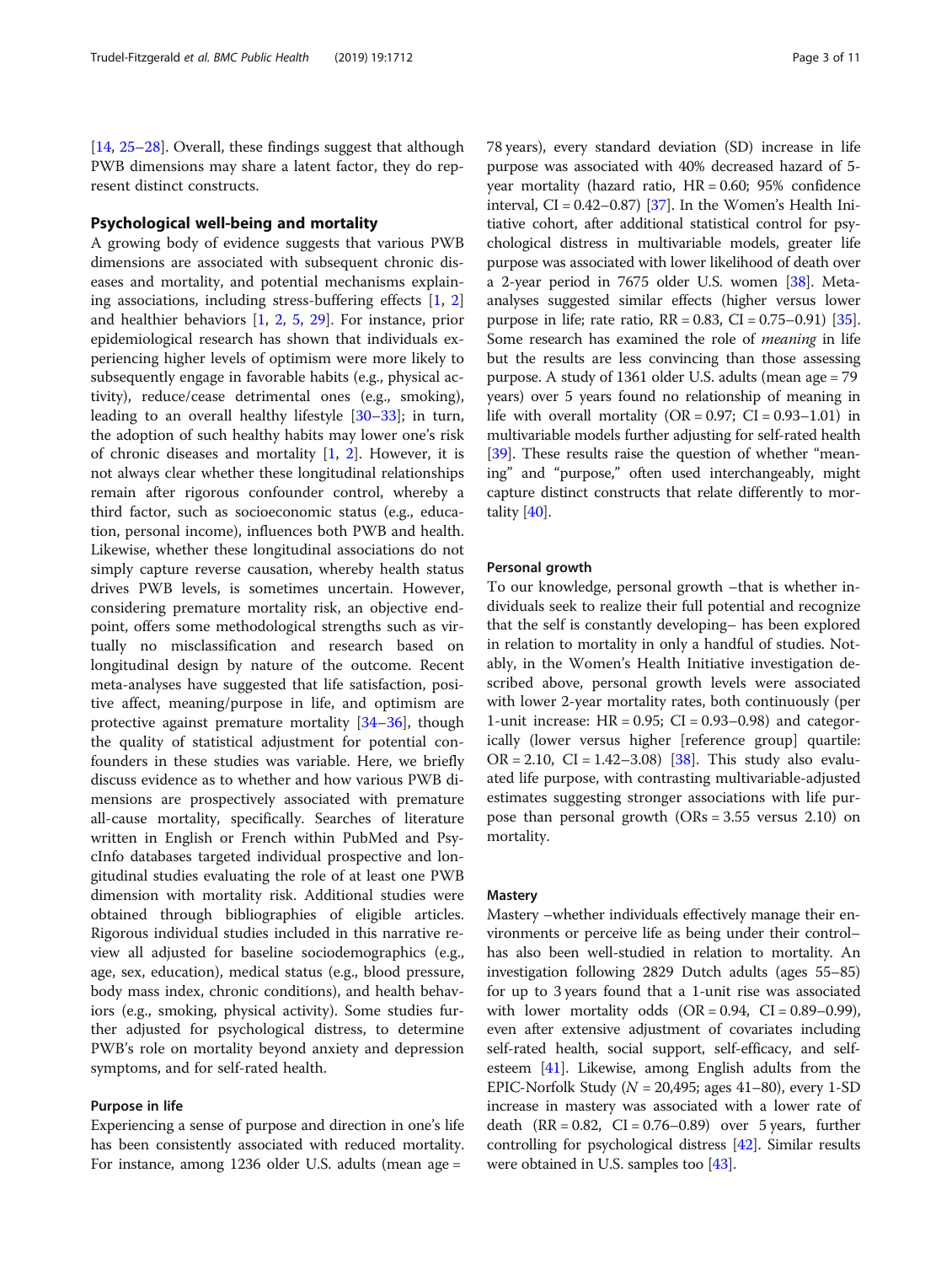# Autonomy

Although research is sparse, available evidence suggests mortality risk is not strongly associated with autonomy, characterized as the extent to which individuals act independently without concern for external pressures. In a study of 9420 midlife British adults (mean age = 58 years) over a 5-year period, autonomy scores were unrelated to the hazard of death in multivariable models also controlling for self-rated health and psychological distress (per 1-unit increase: HR =  $1.02$ ; CI =  $0.96-1.09$  [\[44](#page-10-0)].

# Ikigai

This Japanese term translates into the happiness, worth, and benefit of being alive. It captures not only eudaimonic well-being (e.g., life purpose) but also hedonic well-being (e.g., pleasure), though usually assessed with only one item. Using data from the nationwide Japan Collaborative Cohort Study for Evaluation of Cancer Risk  $(N = 73,272)$ ; ages 40–79), adults with higher (versus lower) levels of ikigai had a reduced hazard of mortality over 5 years ( $HR_{\text{men}} = 0.80$ ;  $CI = 0.72 - 0.89$ ;  $HR_{\text{women}} = 0.80$ ;  $CI = 0.69 - 0.92$ ) [[45](#page-10-0)]. In another Japanese cohort ( $N = 43,391$ ; ages 40–79), lower and moderate ikigai levels (versus higher) were related to an increased 7-year hazard of death ( $HR_{moderate} = 1.1$ ; CI = 1.0–1.2;  $HR_{lower} = 1.5$ ;  $CI = 1.3–1.7$ ), with further adjustment for self-rated health not altering these results [\[46](#page-10-0)].

#### Positive affect

Feeling happy, joyful, cheerful, excited and proud are often included in the construct of positive affect. Data from the German Aging Survey ( $N = 3124$ ; ages 40–85) showed that every unit increase in positive affect was associated with a lower 14-year mortality risk, after adjusting for sociodemographics, medical status, psychological distress, and also life satisfaction  $(HR = 0.81,$ CI = 0.70–0.93), though further controlling for self-rated health and physical activity attenuated the association  $(HR = 0.88, CI = 0.76 - 1.02)$  [[47\]](#page-10-0). Even if happiness is a pleasurable feeling that is sometimes included in positive affect, it has also been studied on its own in prior PWBmortality research. In a subset of the Million Women Study ( $N = 719,617$ ; ages 53–72), English women who said they were "unhappy" or "usually happy" on a 1-item measure did not differ in mortality risk in 10-year follow-up compared to those who said they were "happy most of the time" ( $RR = 0.98$ ,  $CI = 0.94-1.01$ ;  $RR = 0.99$ ,  $CI = 0.96 - 1.01$ , respectively) [\[48](#page-10-0)]. While this study has drawn media attention because of its large sample size and control for multiple covariates, its conclusions based on the use of a single happiness item have also has generated some controversy. Likewise, another study of older adults found no association between happiness assessed with 2 items and mortality [[49\]](#page-10-0). These results may suggest that the comprehensive experience of various types of positive affect, rather than the sole experience of feeling happy as captured by single items, is what matters in terms of longevity.

# Life satisfaction

Life satisfaction can be measured either globally, capturing the extent to which individuals judge their life as a whole to be satisfactory, or specifically by life domains (e.g., work, family). A Canadian populationbased study ( $N = 73,904$ ; ages 18 to > 80) revealed that "very dissatisfied" (versus "very satisfied or satisfied") individuals had an increased mortality risk ( $HR = 1.70$ ,  $CI = 1.16 - 2.51$ , after controlling for numerous relevant covariates [[50](#page-10-0)]. In the German Aging Survey described above, mortality risk was reduced for each unit increase in life satisfaction after adjusting for sociodemographics, medical status, psychological distress and also positive affect (HR =  $0.89$ , CI =  $0.79-1.00$ ), but became unrelated after additional controlling for selfrated health and physical activity [[47](#page-10-0)]. Although the estimate appears stronger with positive affect than life satisfaction in this study, even after including both in statistical models, these dimensions were assessed with distinct scales and scores were not standardized, which precludes formal comparison.

# Sense of coherence

One of the most rigorous early studies evaluating sense of coherence's role in mortality risk has been conducted in the EPIC-Norfolk Study data  $(N = 16,668;$  ages  $41-80)$ [[51](#page-10-0)]. Sense of coherence was captured by the sum of 3 items measuring, respectively, the level of manageability, comprehensibility, and meaningfulness in one's life. Adults with higher (versus lower) sense of coherence had a reduced risk of 6-year mortality ( $RR = 0.76$ ,  $CI = 0.64-0.90$ ), after statistical control for multiple covariates including psychological distress. These results have been replicated in a recent study of 585 men who were followed for 22 years and completed a more comprehensive assessment of the three constructs above [\[52\]](#page-10-0). Yet, it remains unclear whether any protective effects on mortality risk should instead be attributed to other PWB constructs captured by this scale. Notably, the meaningfulness item ("Do you usually feel that your daily life is a source of personal satisfaction?") might relate to lower mortality risk because it captures, in fact, life satisfaction.

# Optimism

Multiple investigations indicate that dispositional optimism—a person's general expectation that the future will turn out well or that good things will happen in the future is associated with lower mortality rates. The Women's Health Initiative ( $N = 97,253$ ; ages 50–79) showed that higher versus lower quartiles of optimism were related to a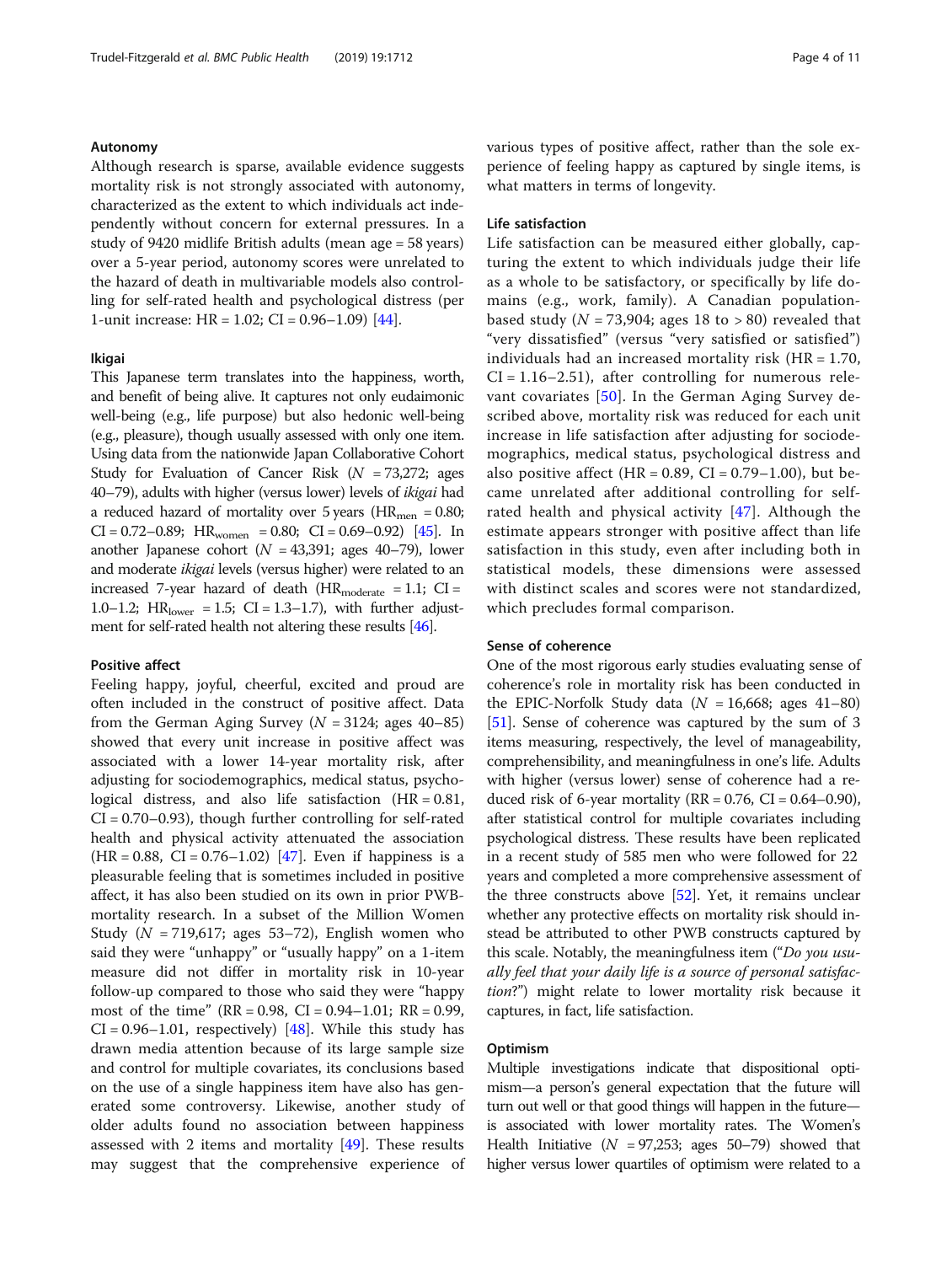reduced hazard of mortality over 8 years ( $HR = 0.86$ ,  $CI =$ 0.79–0.93), after adding psychological distress to multivariable models [\[53](#page-10-0)]. Analyses conducted in another cohort of midlife U.S. women, the Nurses' Health Study, replicated these results using the same research design [[54\]](#page-10-0). Additionally, a Netherlands-based study among men and women ages 65–85 ( $N = 941$ ) found a similar pattern over a 9-year period ( $HR<sub>higher</sub>$  versus lower quartiles = 0.71; CI = 0.52–0.97), although results were not adjusted for psychological distress [[55\]](#page-10-0). Altogether, these estimates are comparable to those reported by a recent meta-analysis (higher versus lower optimism; RR = 0.86; 95% CI, 0.80–0.92) [[36](#page-9-0)].

#### Overall psychological well-being

Other authors have considered global measures of psychological well-being. For instance, in a subset of the Midlife in the United States Study ( $N = 3032$ ; ages 25–74), scores on items assessing positive affect, life satisfaction, eudaimonic well-being and social wellbeing were combined to capture positive mental health—also labeled *flourishing* by the authors [\[56](#page-10-0)]. Multivariable findings indicated that lower versus higher flourishing levels were related to greater odds of 10-year mortality (OR =  $1.62$ ; CI =  $1.00-2.62$ ). While combining various components of PWB may form a stronger predictor of subsequent health [[57\]](#page-10-0), these composite scores also somewhat limit our understanding of the specific dimensions that matter and the recommendations for future interventions.

#### Summary

Overall, existing literature indicates that several PWB dimensions are associated with a reduced risk of premature all-cause mortality among the general population, with small to medium effects. These relationships were observed in studies with large sample sizes and over short to long follow-up periods. Associations were robust to adjustment for numerous covariates, including potential mechanisms that could explain associations (e.g., health behaviors); for some dimensions, associations were obtained despite the use of distinct PWB measures (e.g., optimism, sense of coherence). Among the dimensions reviewed, purpose in life, optimism, and ikigai, had the strongest evidence, followed by life satisfaction, positive affect, mastery, and sense of coherence. Available results with happiness, personal growth, and autonomy suggested no effect or were too limited to draw firm conclusions. Other PWB dimensions, including self-acceptance and emotional vitality, may have been investigated with all-cause mortality risk using prospective research designs, but studies using rigorous control for traditional medical and behavioral risk factors are scarce.

All studies reported above carefully controlled for sociodemographics, medical status, and health behaviors, and even after further adjustment for psychological distress, associations were generally evident, which further supports PWB as distinct from the absence of psychological distress. When more than one PWB dimension was investigated, however, very few authors evaluated their independent roles by including dimensions simultaneously in the models [\[47](#page-10-0)]. Thus, while these PWB factors appear conceptually distinct, it remains uncertain whether they independently reduce all-cause mortality and if so, the relative magnitude of their effects. When adjusting for self-rated health, some of the studies of certain domains, though not all, indicated null estimates. Self-rated health usually assesses, via one item, whether individuals perceive their health as excellent, very good, good, fair or poor, and is one of the strongest predictors of future morbidity and mortality risk [[58](#page-10-0)]. However, controlling for self-rated health may sometimes be an overadjustment, because this rating is both defined and influenced by functional health, physical conditions, and most importantly, psychological distress and well-being [[58\]](#page-10-0). Nevertheless, those PWB dimensions that are associated with lower mortality even after adjustment for self-rated health arguably manifest even stronger evidence for a causal relationship.

#### Psychological well-being and other outcomes

Although our narrative review focused on mortality, it is worth briefly noting that PWB may have important effects on numerous other outcomes. Observational and experimental research indicates that greater PWB levels are related to lower risk of cardiometabolic diseases, infectious illness and physical decline, though results with cancer are less clear [[1,](#page-9-0) [2](#page-9-0), [54](#page-10-0)]; PWB has also been related to more favorable health behaviors and healthier biological processes, which could act as mechanistic pathways relating PWB to chronic disease and mortality risk [[1](#page-9-0), [2](#page-9-0), [29,](#page-9-0) [33\]](#page-9-0). Observational and experimental research also suggests PWB relates to higher future levels of employment, income, and work retention, as well as greater social support later on [\[59\]](#page-10-0). Likewise, prospective observational studies show that low PWB levels, including dimensions like self-acceptance, autonomy, life purpose, positive relationships, and mastery, are associated with greater likelihood of clinical depression 10 years later, after controlling for baseline traditional risk factors and psychological distress [\[60](#page-10-0)]. PWB was predictive of post-treatment symptom severity and remission status, independent of initial symptoms of depression and anxiety, in a recent clinical trial evaluating the effectiveness of cognitive-behavioral therapy for anxiety disorders [[61\]](#page-10-0). PWB is not simply the absence of mental illness, and, in fact, contributes to subsequently preventing its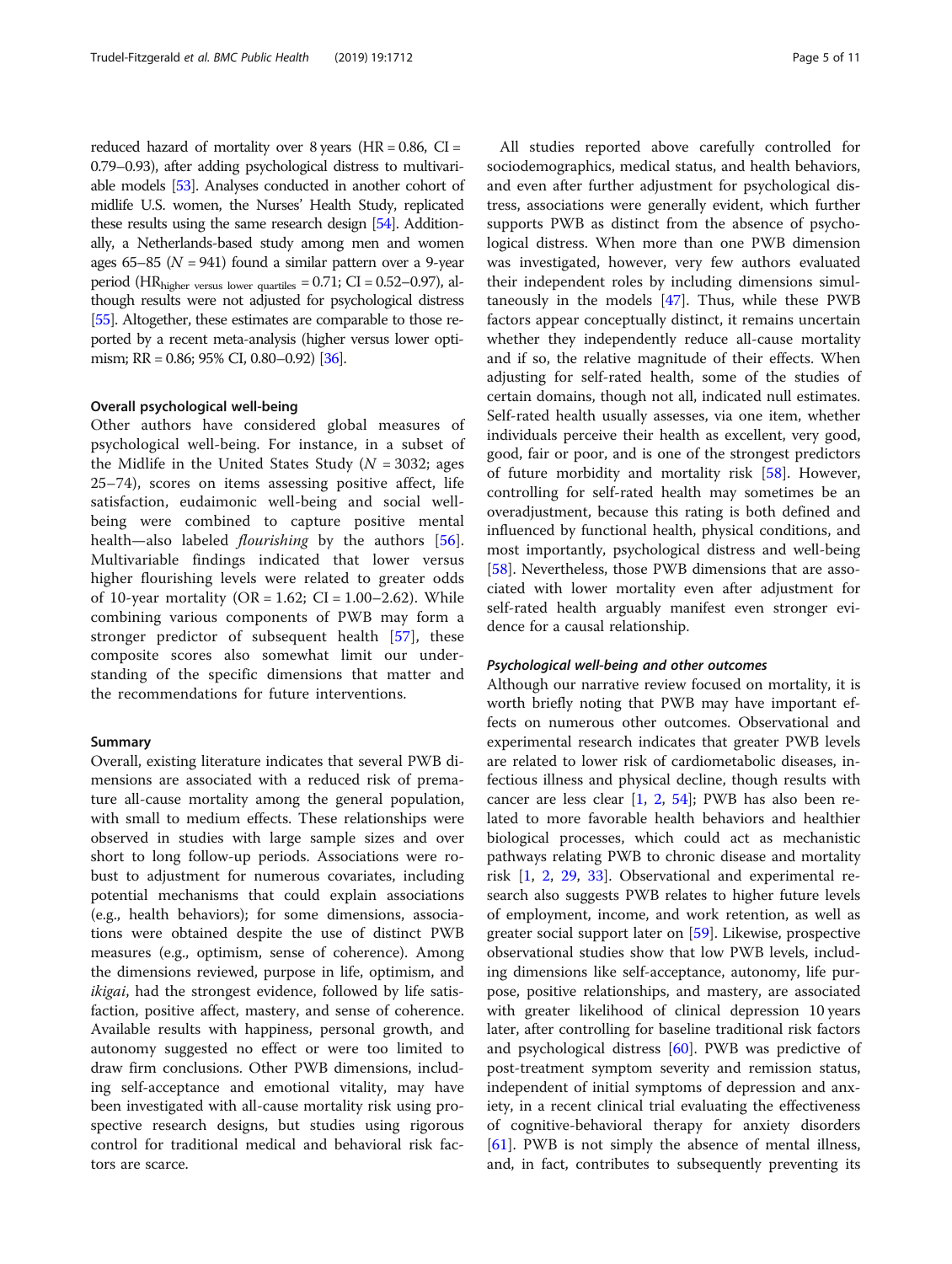Trudel-Fitzgerald et al. BMC Public Health (2019) 19:1712 **Page 6 of 11** Page 6 of 11

onset and relapse. Moreover, PWB is desired not primarily because of its effects on mental and physical health, but as an end itself [\[57\]](#page-10-0). Most people want to be happy, satisfied with their life, and pursue a life that has meaning. PWB is thus important in its own right.

# Interventions

Albeit approximately 30% of one's PWB is explained by heritable/dispositional factors, it is clear that external life events and environmental influences can account for a large proportion of an individual's PWB. For instance, it has been well documented that greater levels of PWB are associated with higher levels of education, income, occupational status, and social capital [[3,](#page-9-0) [7,](#page-9-0) [62](#page-10-0), [63](#page-10-0)]. Intentional choices and behaviors, such as selfregulation and lifestyle habits, are also important determinants of PWB  $[5, 63]$  $[5, 63]$  $[5, 63]$  $[5, 63]$ . Positive psychology (PP) thus appears as a compelling intervention strategy, as it aims to improve the frequency and intensity of positive emotional experiences, including optimism, gratitude, purpose/satisfaction in life, and positive affect, through intentional actions in the form of targeted, structured activities [\[9](#page-9-0), [64,](#page-10-0) [65\]](#page-10-0). While these interventions aim to improve PWB within individuals, individuals are not the sole responsible agent of such changes; in fact, leveraging community and institutional resources is also increasingly encouraged to promote all individuals' PWB by making strategies accessible to diverse groups of the population. In this regard, various PP interventions have been evaluated and have shown to improve mood and well-being among different populations [[7,](#page-9-0) [9,](#page-9-0) [10,](#page-9-0) [65\]](#page-10-0).

At the individual level, PP interventions are typically assigned, either separately or in combination, on a shortterm regular basis (e.g., weekly) for participants to complete on their own, and then, in some cases, reviewed with a clinical or research professional to further elicit PWB [[66](#page-10-0)]. Individual, group, and self-help interventions, including acts of kindness, counting blessings, and mindfulness, were first evaluated in non-clinical samples (e.g., community, students; examples in Table 1 with complete references in the Additional file [1\)](#page-8-0) [[9,](#page-9-0) [63,](#page-10-0) [64](#page-10-0)].

In an early meta-analysis of 49 randomized or quasiexperimental studies ( $N = 4235$ ), such PP interventions improved well-being, with a small but clinically meaningful mean effect size  $(r = 0.29, CI = 0.21 - 0.37)$  [\[64](#page-10-0)]. A more re-cent meta-analysis of 3[9](#page-9-0) RCTs  $(N = 6139)$  [9] showed a similar effect of PP interventions on PWB (Cohen's  $d =$ 0.20,  $CI = 0.09 - 0.30$ , with strongest effects for strategies targeting optimism, gratitude, and kindness [\[67](#page-10-0)], and with gains persisting for up to 6 months post-intervention  $(d = 0.16, CI = 0.02 - 0.30)$ . Comparable effects are observed among clinical populations. A meta-analysis of 30 studies  $(N = 1864)$  in participants with either a psychiatric disorder (e.g., depression, anxiety) or a somatic condition (e.g., cardiometabolic disease, cancer) indicated that PP interventions had a small but meaningful effect on PWB (Hedges'  $g = 0.24$ , CI = 0.13–0.35) [[65](#page-10-0)]. Yet, it is still unclear whether longer-term health outcomes, including disease incidence and premature mortality, may be altered by improving PWB through these brief PP interventions, or if longer, more intensive interventions would be required [\[2\]](#page-9-0).

Considering PP interventions at the institutional level is also critical. Because even changes of small magnitude at the individual level may translate into large changes at the population level, the potential benefits of such interventions on mental and physical health, including mortality risk, may be substantial. For instance, recent research has estimated a 5% decreased risk of stroke for individuals endorsing higher vs. lower levels of optimism, via optimism' role on healthy lifestyle [\[33](#page-9-0)]. Such

Table 1 Individual-based PP interventions evaluated in randomized-controlled trials

| Positive Psychology (PP) intervention                                                                                                |                                                                                                                                                                                            |                    |
|--------------------------------------------------------------------------------------------------------------------------------------|--------------------------------------------------------------------------------------------------------------------------------------------------------------------------------------------|--------------------|
|                                                                                                                                      | Psychological well-being and other psychosocial<br>outcomes effectively changed                                                                                                            | Example references |
| Gratitude<br>(e.g., gratitude for positive events,<br>counting blessings, gratitude visit,<br>or gratitude letter)                   | Life satisfaction $(\uparrow)$ , optimism $(\uparrow)$ , positive affect $(\uparrow)$ ,<br>happiness $(\uparrow)$ , depression symptoms ( $\downarrow$ ), negative affect ( $\downarrow$ ) | $A1 - A5$          |
| Best possible self                                                                                                                   | Life satisfaction $(\uparrow)$ , optimism $(\uparrow)$ , positive affect $(\uparrow)$                                                                                                      | A4, A6-A8          |
| Acts of kindness                                                                                                                     | Life satisfaction ( $\uparrow$ ), optimism ( $\uparrow$ ), anxiety symptoms ( $\downarrow$ ),<br>social connection (1)                                                                     | A5, A9             |
| Use of character strengths                                                                                                           | Happiness $(\uparrow)$ , depressive symptoms $(\downarrow)$                                                                                                                                | A3                 |
| Savoring or capitalizing on positive events                                                                                          | Positive affect ( $\uparrow$ ), life satisfaction ( $\uparrow$ ), depression symptoms ( $\downarrow$ )                                                                                     | A10                |
| Forgiveness                                                                                                                          | Positive affect $(1)$ , anxiety symptoms $(1)$ , depression symptoms $(1)$                                                                                                                 | A11, A12           |
| Mindfulness                                                                                                                          | Positive affect (1), post-traumatic growth (1), perceived stress $(1)$ ,<br>depression symptoms (1), anxiety symptoms (1), quality of life $(\uparrow)$                                    | A13-A16            |
| Multicomponent PP interventions<br>(i.e., two or more interventions as<br>those reported above, provided<br>across several sessions) | Positive affect (1), depression symptoms (1), anxiety symptoms<br>$(I)$ , quality of life $(†)$                                                                                            | A17-A23            |

Note. ↑= increase; ↓=decrease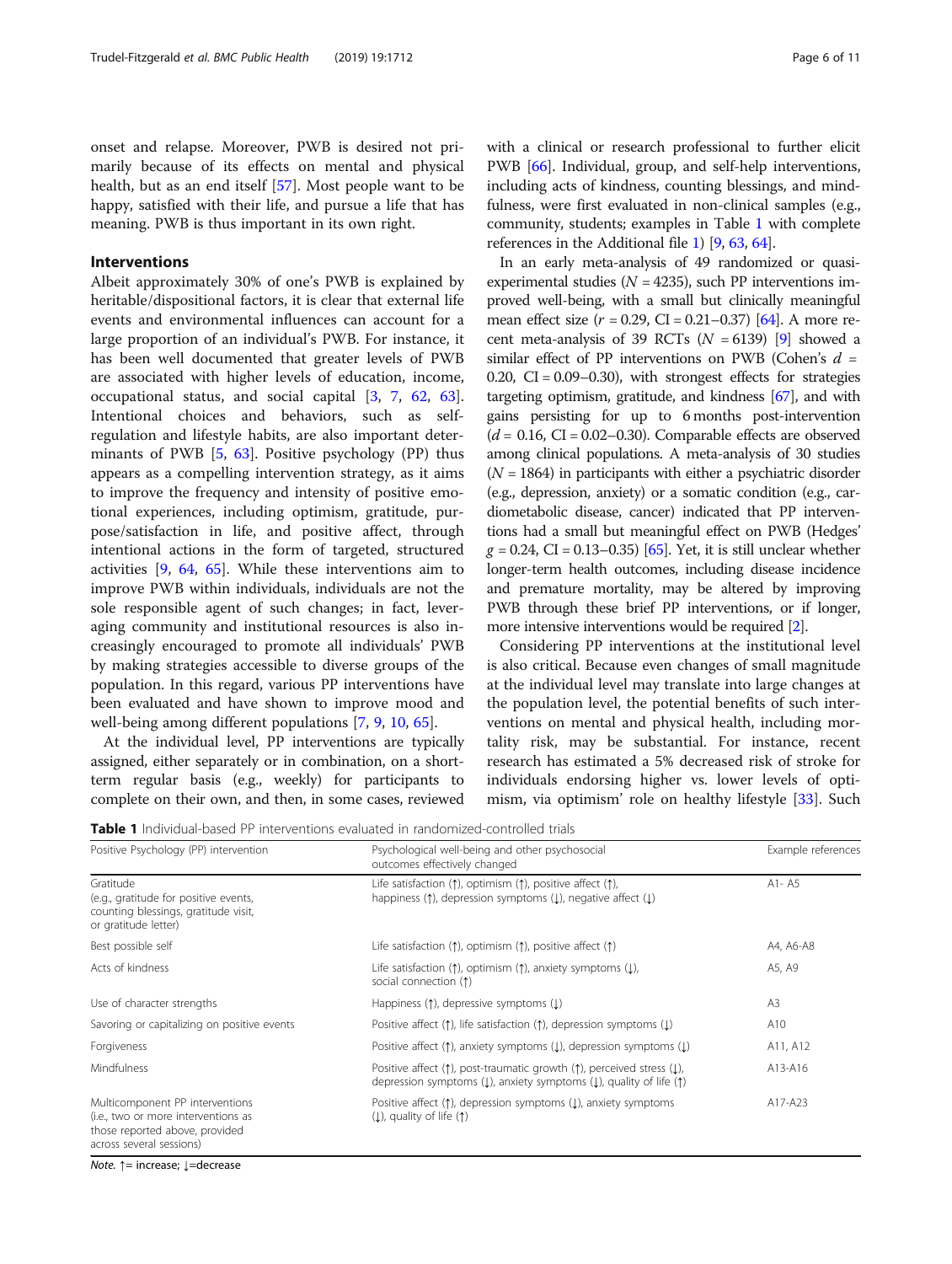reduction in risk would indeed have major repercussions on a population's health and economy.

In 2018, a public health summit of experts in mental and occupational health urged for building scientific evidence in the workplace that supports specific interventions aiming to improve and maintain employees' health, including PWB [\[68](#page-10-0)]. Practices supporting, for instance, work-life balance and a physically/psychologically safe environment contributed to job satisfaction, independently of wages [[20](#page-9-0), [68\]](#page-10-0). Because employees' general sense of well-being, beyond job satisfaction, could contribute to productivity and profitability [\[20](#page-9-0), [68\]](#page-10-0), broadly defined well-being interventions are increasingly evaluated in organizational settings. While the number of workplace-related RCTs is comparatively fewer, preliminary results are encouraging. A recent systematic review of RCTs and quasiexperimental studies indicated that PP interventions in the workplace were the only brief interventions to have a meaningful, albeit small, impact on employees' mental health and well-being, whereas no evidence was found for strategies like relaxation and massage [[69](#page-10-0)]. A subsequent RCT tested a 5-week online PP intervention adapted for the workplace among U.K. government employees (Table 2) [[10\]](#page-9-0). Participants receiving the intervention  $(n = 170; \text{ vs. wait-list})$ control group,  $n = 160$ ) reported enhanced levels of positive affect and flourishing ( $p < .05$ ), but not life satisfaction, post-intervention [[10](#page-9-0)], reinforcing further empirical attention to PWB facets separately.

Besides the workplace, institution-based RCTs have also been conducted in schools (examples in Table 2 with complete references in the Additional file [1](#page-8-0)). While most studies have evaluated multicomponent interventions, making it difficult to disentangle the contribution of specific strategies, beneficial effects on PWB and other psychosocial outcomes were often observed. Other interventions relying on cognitive-behavioral strategies, like the Penn Resiliency Program, have been successful in improving psychosocial outcomes, including PWB, in schools and other settings (e.g., U.S. Army, see details in  $[11]$  $[11]$  $[11]$ ).

# Policy implications

Over the past decade, governments from a dozen countries have also initiated regular well-being surveys as a component of public health data collection. Some countries evaluate hedonic PWB through a four-to-six domain questionnaire. Notably, in Bhutan, PWB is evaluated every few years with items like "All things considered, how satisfied are you with your life as a whole these days?", along with other complimentary domains including social support, negative emotional experience, and spirituality. Likewise, the U.K. national survey includes a similar life satisfaction question, as well as items probing meaningful activities and positive/negative affect. Other national surveys use broader, culturallyrelevant indices or objective well-being measures that capture infrastructure and services, environment and landscape factors, social relationships and even trust in government (e.g., Italy, Israel, Canada). International well-being surveys sometimes issue an annual "happiest country on Earth." This judgment pleases not only the popular press, but also national governments that increasingly recognize that well-being measures can be a crude but reliable indicator of overall citizen satisfaction. Results from these surveys, after being reported to national assemblies, may also subsequently spur policy interventions. For example, the U.K. initiated the 24-h, free and confidential helpline, "Silver Line", in 2013 in response to survey feedback of decreasing social connectedness among the aged [\[70\]](#page-10-0). Over 5 years, 2 million calls were received and over 70% reported that the helpline not only enhanced their social lives but also their happiness [\[70](#page-10-0)]; the U.K.'s first Minister of Loneliness was subsequently appointed in 2018.

Besides the importance of systematic monitoring of well-being indicators at the population level, implementing effective well-being policies is key to having a broader outreach in addition to individually tailored interventions. Notably, the Health-in-All-Policies (HiAP) approach, originating in South Australia, Europe, and Canada, has introduced a strategic way to better tackle social determinants of health, as documented in the

Table 2 Institution-based PP interventions evaluated in randomized-controlled trials

| Positive Psychology (PP) intervention                                                                                                                                                                                                          | Psychological well-being and other psychosocial<br>outcomes effectively changed                                                       | Example<br>references            |
|------------------------------------------------------------------------------------------------------------------------------------------------------------------------------------------------------------------------------------------------|---------------------------------------------------------------------------------------------------------------------------------------|----------------------------------|
| Workplace                                                                                                                                                                                                                                      |                                                                                                                                       |                                  |
| Goal setting and planning                                                                                                                                                                                                                      | Positive affect $(†)$ , flourishing $(†)$                                                                                             | A24                              |
| School                                                                                                                                                                                                                                         |                                                                                                                                       |                                  |
| Gratitude                                                                                                                                                                                                                                      | Positive affect (1)                                                                                                                   | A25                              |
| Acts of kindness                                                                                                                                                                                                                               | Positive affect (1), engagement (1)                                                                                                   | A25                              |
| Multicomponent PP interventions<br>(e.g., acts of kindness, gratitude for positive events, mindfulness;<br>PP interventions are often combined with some strategies from<br>cognitive-behavioral therapy or acceptance and commitment therapy) | Psychological well-being (1), flourishing (1), personal<br>growth (1), optimism (1), anxiety symptoms (1),<br>depression symptoms (1) | A <sub>26</sub> -A <sub>28</sub> |

Note. ↑= increase; ↓=decrease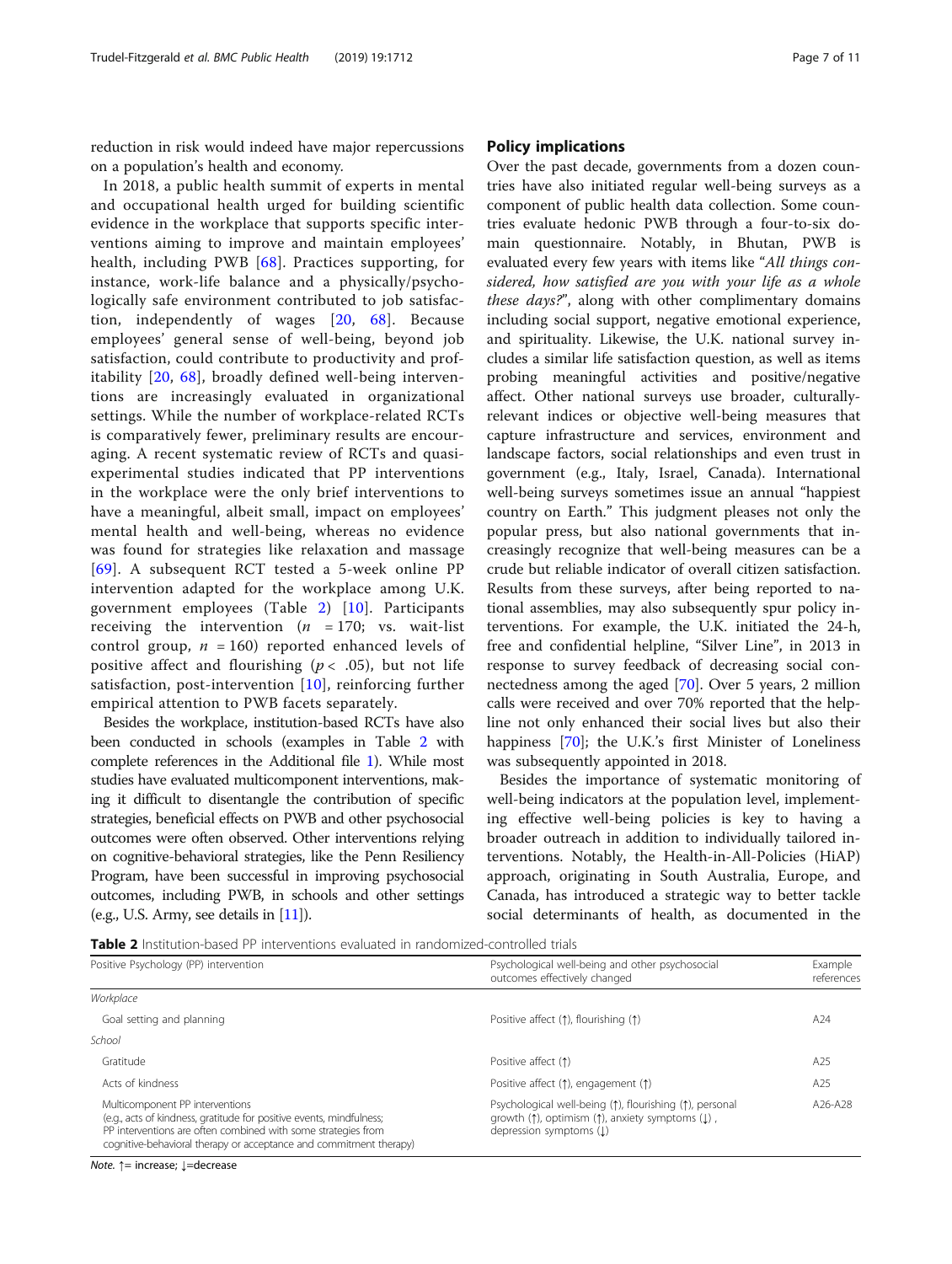2010 Adelaide Statement [\[71\]](#page-10-0). This administrative process, more recently adapted by U.S. state and local governments, integrates health as a central outcome of all departments regardless of their functional oversight. Consequently, all sectors (e.g., employment, parks and recreation, housing administrations) become responsible for health-related interventions (e.g., facilitating access to greenness), rather than relying solely on public health policies [[72](#page-10-0)]. For instance, better transport opportunities (e.g., cycling and walking paths) and reducing environmental degradation (e.g., pollution) may be ensured by leveraging a collaborative workforce as well as crosscutting information and evaluation systems [\[71](#page-10-0)]. Such collaborative approaches can in turn enhance a population's physical health more efficiently, via downstream consequences on common risk factors (e.g., obesity) and chronic conditions (e.g., cardiovascular diseases). HiAP could be improved by further integrating well-being science, including brief and relatively low-cost empiricallybased PP interventions, into such municipal- and stateled strategies. Even though effects observed in individual-level RCTs are small in magnitude, such improvements in PWB could translate into notable changes at the population-level.

In parallel, policy strategies should address "the causes of the cause," namely upstream social determinants that may drive PWB per se. As briefly mentioned previously, higher levels of education, income, occupational status, and social capital  $[3, 7, 62, 63]$  $[3, 7, 62, 63]$  $[3, 7, 62, 63]$  $[3, 7, 62, 63]$  $[3, 7, 62, 63]$  $[3, 7, 62, 63]$  $[3, 7, 62, 63]$  $[3, 7, 62, 63]$ , to name a few, have been associated with enhanced levels of PWB. Coordinated government actions, notably via the HiAP approach, tackle such social determinants. For example, working towards educational attainment and employment stability across various sociodemographic groups would not only create engaged citizens and promote better physical health, but also potentially increase their PWB [\[71](#page-10-0)]. Additionally, anti-discrimination policies, including the Equal Employment Opportunity Act, have historically helped to minimize group-based disparities in the social determinants of mental and physical health [[73\]](#page-10-0). Therefore, stronger enforcement of anti-discrimination policies might be another way to alter downstream PWB. Efforts to support families and opportunities for community participation could likely increase levels of PWB as well [[8,](#page-9-0) [57](#page-10-0)]. Lastly, because economic motives may act as a barrier to seeking mental health support, adequate reimbursement of psychotherapy services could also be implemented to enhance PWB [[74\]](#page-10-0).

Existing community initiatives might be disseminated across the country as well. Among others, the Office of Civic Wellbeing located in and supported by the city of Santa Monica, California, has launched the Wellbeing Project in 2013 [\[75](#page-10-0)]. This groundbreaking model for city governments uses the science of well-being to document

community's strengths and needs, along with the multiple determinants involved, to improve collective wellbeing. Moving from data to action, the Office has now various ongoing projects dealing with social determinants of PWB. One of them, in partnership with the Los Angeles County Department of Public Social Services, enrolls eligible Santa Monica residents for "CalFresh," a public benefit program that supports individuals to meet their nutritional needs and improve healthy eating [\[75\]](#page-10-0).

# Limitations and future avenues

PWB has promising potential to improve mental and physical health, derived from epidemiological studies and clinical trials described above. Although the current review was comprehensive but non-systematic by nature, some limitations were evident and should guide future research and practice. Firstly, PWB-mortality associations have been rarely investigated across sociodemographic groups (i.e., by explicitly evaluating effect modification, beyond statistical adjustment), and many interventions have been restricted to clinical or convenience samples, mostly in high-income countries, which may not be generalizable to other populations. Yet, preliminary observational findings from these studies hint at effect modification by sex [[34](#page-9-0), [45](#page-10-0)], race/ethnicity [\[53\]](#page-10-0), educational attainment [[43](#page-10-0)], as well as specific causes of death (e.g., cardiovascular versus cancer) [\[42,](#page-10-0) [45,](#page-10-0) [53\]](#page-10-0). As for age, insight about the role of PWB, as experienced during childhood or adolescence, in health would be informative from a lifecourse perspective. However, most epidemiological cohorts have not queried PWB indicators in early life, and studies in younger individuals do not have the required follow-up to evaluate PWB's role in mortality.

With regard to lower-middle-income countries, a handful of studies have examined the interplay between mental and physical health. However, to our knowledge they either have not collected data on PWB indicators specifically to date (e.g., the Kenyan Grandparents Study) or did not yet investigate PWB's role in mortality, most likely because they were initiated recently (e.g., the Brazilian Longitudinal Study of Aging, Health and Aging in Africa: A Longitudinal Study of an INDEPTH Community in South Africa). Besides country-level income, the role of other indicators of socioeconomic status (SES) in the PWB-mortality relationship specifically is less known. In fact, although most rigorous studies cited above have controlled for education level, fewer investigations have adjusted for individual/family income [[38](#page-10-0), [44,](#page-10-0) [53](#page-10-0)], occupation status/types [[42,](#page-10-0) [45,](#page-10-0) [46,](#page-10-0) [51](#page-10-0), [53](#page-10-0), [55](#page-10-0)], or area deprivation [[48\]](#page-10-0), and did not formally assess effect modification. Hence, it remains unclear as of now whether findings obtained from studies assessing the PWB-mortality association in high-income countries and adjusting for certain SES indicators may generalize to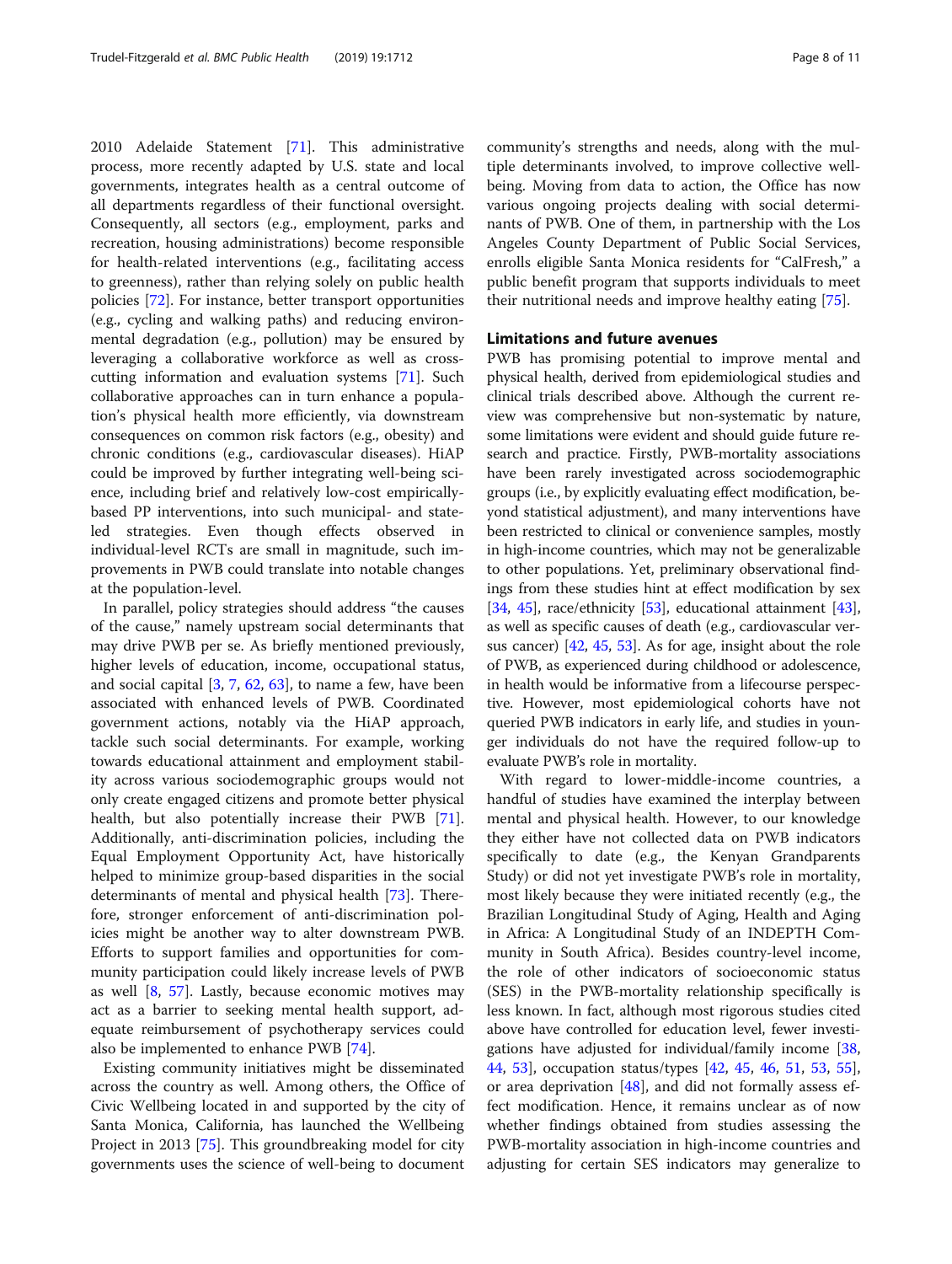<span id="page-8-0"></span>those of lower-middle-income countries and other socioeconomic groups.

Furthermore, rigorous methodologies should be favored (e.g., lagged analyses to address potential for reverse causation, repeated PWB measurements to capture changes, comprehensive set of covariates to account for confounding, simultaneous adjustment for multiple dimensions of PWB). In addition to improving methodological rigor, systematically incorporating well-being scales in large national cohort studies will help solidify the evidence of PWB's causal role in health outcomes [\[8\]](#page-9-0).

Of course, PWB measure selection depends on the context. For instance, for a multi-purpose epidemiological cohort study, with limited space on the questionnaires, or for studies in which PWB is investigated only as an outcome, a composite PWB measure might be sufficient. However, to advance science and be more precise, and consistent with the argument that PWB is a multidimensional rather than unidimensional construct detailed above, dimension-specific measures should be favored. To date, numerous large-scale studies have administered at least one PWB measure to their participants (e.g., Women's Health Initiative cohort, Nurses' Health Study, Midlife in the United States Study, Health and Retirement Study, Longitudinal Aging Study Amsterdam, EPIC-Norfolk Study, Japan Collaborative Cohort Study). Including additional PWB measures in these studies, to permit comparison across constructs, and expanding PWB assessments to other large national cohorts is warranted. Consequently, such evidence will guide the development of more targeted and efficient intervention, as well as primary/primordial prevention strategies. For instance, PP interventions implemented earlier in the lifecourse may have the potential to reduce adverse behaviors and detrimental biological processes over time, possibly lowering likelihood of chronic illness later in life.

Lastly, additional research exploring whether and how well-being strategies and policies can be implemented in communities will be needed to achieve a populationlevel impact. Notably, health professionals should assess the barriers and benefits of integrating PWB into standard clinical practices focused on deficits and disorders. Leveraging input from local agents who grasp the needs and characteristics of certain subgroups would facilitate the crafting and delivery of empirically-based PP interventions (e.g., teachers in targeted schools of low-SES neighborhoods). Eventually, public health policy-makers will have to evaluate the cost-effectiveness of implementing PP interventions in these distinct environments (e.g., medical settings, schools, neighborhoods) [\[76](#page-10-0)].

# Conclusions

Existing research to date suggests that many, though not all, dimensions of psychological well-being (PWB) are associated with all-cause mortality. Building from the evidence of associations between PWB and mortality, this essay then discusses interventions to promote PWB. Many randomized-controlled trials evaluating positive psychology interventions at the individual level indicate small-to-moderate improvements in various PWB dimensions; rigorous institution-level interventions are comparatively few, but preliminary results suggest benefits as well. These interventions have the potential to be easily implemented and, in turn, have a broad outreach to improve population well-being. Existing health policies geared towards the improvement of population well-being could also leverage the science of PWB.

While this body of work has been overlooked by part of the public health community  $[8, 11]$  $[8, 11]$  $[8, 11]$  $[8, 11]$  $[8, 11]$ , the growing interest in documenting well-being, in addition to examining its determinants and consequences at a population level may provoke a shift in perspective. Over the past decade, numerous countries have initiated well-being assessment via national surveys, which have led to the implementation of some institutional policies geared towards PWB's enhancement. However, there is at present no attempt at national measurement in the U.S.; it is perhaps time that this be changed. To cultivate optimal well-being—mental, physical, social, and spiritual consideration of a broader set of well-being measures, rigorous studies, as well as public and private interventions is critically needed.

#### Supplementary information

Supplementary information accompanies this paper at [https://doi.org/10.](https://doi.org/10.1186/s12889-019-8029-x) [1186/s12889-019-8029-x](https://doi.org/10.1186/s12889-019-8029-x).

Additional file 1: Online supplement - references of randomizedcontrolled trials

#### Abbreviations

CI: Confidence interval; HiAP: Health-in-All-Policies; HR: Hazard ratio; OR: Odd ratio; PP: Positive psychology; PWB: Psychological well-being; RCT: Randomized-controlled trial; RR: Relative risk; SD: Standard deviation; U.K: United Kingdom; U.S: United States

#### Acknowledgements

We thank Dr. Laura D. Kubzansky for prior discussions on this topic.

#### Authors' contributions

CTF and TJV conceived the manuscript idea; CTF conducted a first review of the literature in 2015–2016; CTF, TJV, RAM, CVH, CJH, LPT and GRW updated the literature review in 2018; CTF and TJV wrote the manuscript; CTF, TJV, RAM, CVH, CJH, LPT and GRW provided critical feedback on the manuscript and approved the final version.

#### Funding

Funding: This work was supported by salary and training support from the Canadian Institute of Health Research and the Fonds de Recherche du Québec – Santé (postdoctoral fellowships) to CTF, the National Institutes of Health to RAM, CVH, and LPT (NHLBI grant K23 HL135277, NCI grant 3R25CA057711, and T32-ES007069, respectively), as well as the John Templeton Foundation (grant 61075) to TJV. These funding bodies were not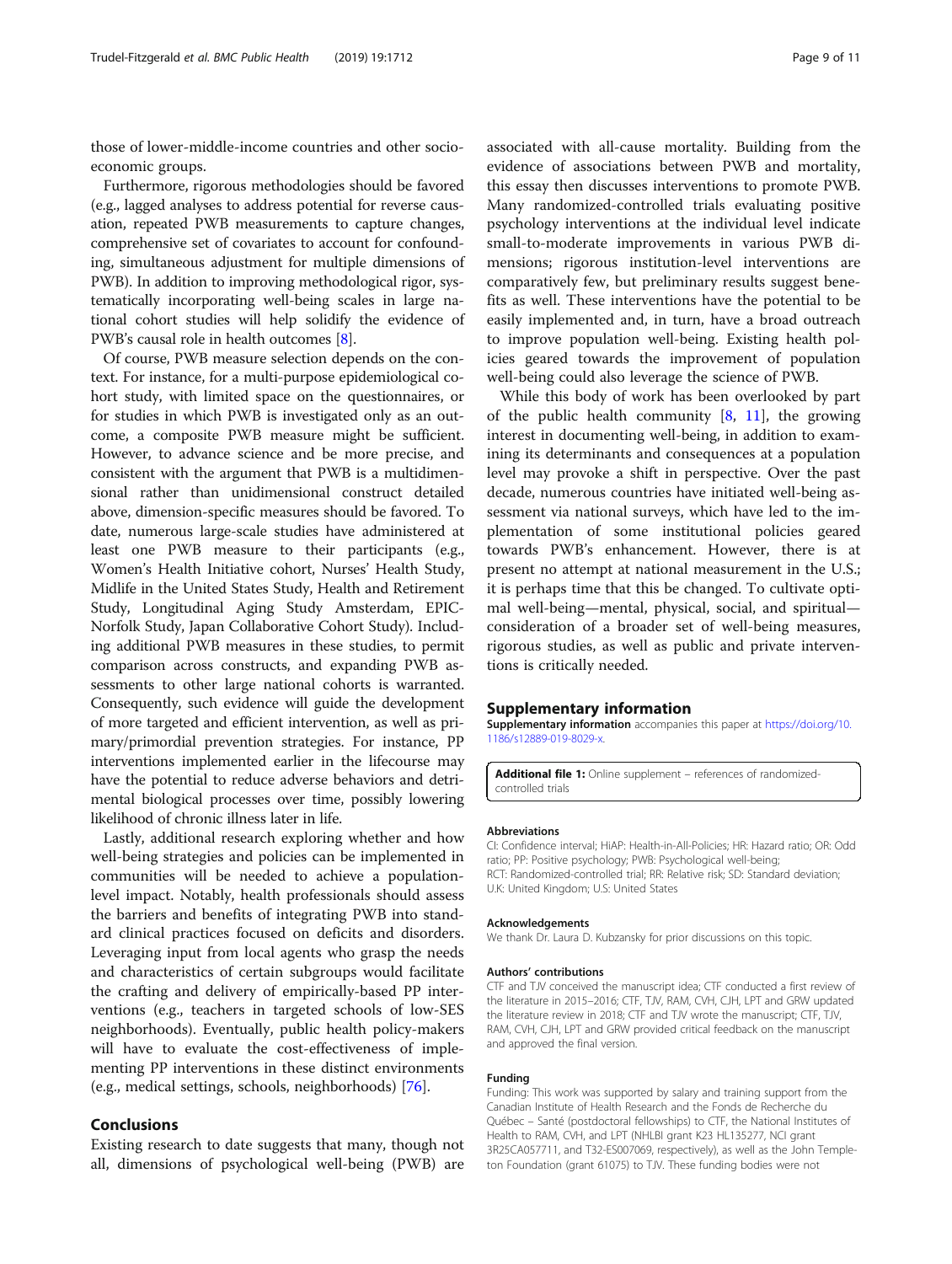<span id="page-9-0"></span>involved in the design of the current study, nor the collection, analysis, or interpretation of data and in writing the current manuscript.

# Availability of data and materials

Data sharing is not applicable to this article as no datasets were generated or analyzed during the current study.

#### Ethics approval and consent to participate

Given the nature of the manuscript (i.e., debate), no ethical approval from the authors' institutions nor informed consent from participants was necessary.

#### Consent for publication

Not applicable.

#### Competing interests

The authors declare that they have no competing interests.

#### Author details

<sup>1</sup>Department of Social and Behavioral Sciences, Harvard T.H. Chan School of Public Health, Boston, MA, USA. <sup>2</sup> Lee Kum Sheung Center for Health and Happiness, Harvard T.H, Chan School of Public Health, Boston, MA, USA. <sup>3</sup>Department of Psychiatry, Massachusetts General Hospital, Boston, MA, USA. 4 Department of Psychiatry, Harvard Medical School, Boston, MA, USA. 5 Wallace Center for Maternal, Child, and Adolescent Health, Berkeley School of Public Health, University of California, Berkeley, California, USA. 6 Department of Epidemiology, Centers for Epidemiology and Environmental Health, Brown University School of Public Health, Providence, RI, USA. <sup>7</sup> Department of Environmental Health, Harvard T.H. Chan School of Public Health, Boston, MA, USA. <sup>8</sup>Department of Epidemiology, Harvard T.H. Chan School of Public Health, Boston, MA, USA. <sup>9</sup>Department of Biostatistics, Harvard T.H. Chan School of Public Health, Boston, MA, USA. <sup>10</sup>Human Flourishing Program, Harvard University, Boston, MA, USA.

# Received: 3 July 2019 Accepted: 3 December 2019<br>Published online: 19 December 2019

#### References

- 1. Boehm JK, Kubzansky LD. The heart's content: the association between positive psychological well-being and cardiovascular health. Psychol Bull. 2012;138(4):655–91.
- 2. Pressman SD, Jenkins BN, Moskowitz JT. Positive affect and health: what do we know and where next should we go? Annu rev Psychol; 2019.
- 3. Steptoe A. Happiness and health. Annu Rev Public Health. 2019;40:339–59.
- 4. Folkman S, Moskowitz JT. Positive affect and the other side of coping. Am Psychol. 2000;55(6):647–54.
- 5. Van Cappellen P, Rice EL, Catalino LI, Fredrickson BL. Positive affective processes underlie positive health behaviour change. Psychol Health. 2018; 33(1):77–97.
- 6. Seligman ME, Csikszentmihalyi M. Positive psychology: an introduction. Am Psychol. 2000;55(1):5–14.
- Kobau R, Seligman ME, Peterson C, Diener E, Zack MM, Chapman D, et al. Mental health promotion in public health: perspectives and strategies from positive psychology. Am J Public Health. 2011;101(8):e1–9.
- VanderWeele TJ, Chen Y, Long K, Kim ES, Trudel-Fitzgerald C, Kubzanksy LD. Positive Epidemiology? in press. [https://doi.org/10.1097/EDE.](https://doi.org/10.1097/EDE.0000000000001147) 000000000001147
- 9. Bolier L, Haverman M, Westerhof GJ, Riper H, Smit F, Bohlmeijer E. Positive psychology interventions: a meta-analysis of randomized controlled studies. BMC Public Health. 2013;13:119.
- 10. Oliver JJ, MacLeod AK. Working adults' well-being: an online self-help goalbased intervention. J Occup Organ Psychol. 2018;91(3):665–80.
- 11. Kobau R, Sniezek J, Zack M, Lucas RE, Burns A. Well-being assessment: an evaluation of well-being scales for public health and population estimates of well-being among US adults. Appl Psychol Health Well Being. 2010;2(3): 272–97.
- 12. Marmot M, Wilkinson RG. In: Marmot M, Wilkinson RG, editors. Social determinants of health. United States: Oxford; 2005. 376 p.
- 13. Berkman LF, Kawachi I, Glymour MM. Social Epidemiology. 2nd ed. New York: Oxford University Press; 2014.
- 14. Ryff CD, Keyes CL. The structure of psychological well-being revisited. J Pers Soc Psychol. 1995;69(4):719–27.
- 15. Ryff CD, Dienberg Love G, Urry HL, Muller D, Rosenkranz MA, Friedman EM, et al. Psychological well-being and ill-being: do they have distinct or mirrored biological correlates? Psychother Psychosom. 2006;75(2):85–95.
- 16. Baselmans BML, Willems YE, van Beijsterveldt CEM, Ligthart L, Willemsen G, Dolan CV, et al. Unraveling the genetic and environmental relationship between well-being and depressive symptoms throughout the lifespan. Front Psychiat. 2018;9:261.
- 17. Rector JL, Tay L, Wiese CW, Friedman EM. Relative sensitivity of cortisol indices to psychosocial and physical health factors. PLoS One. 2019;14(4):e0213513.
- 18. Cole SW, Levine ME, Arevalo JM, Ma J, Weir DR, Crimmins EM. Loneliness, eudaimonia, and the human conserved transcriptional response to adversity. Psychoneuroendocrinology. 2015;62:11–7.
- 19. Okbay A, Baselmans BM, De Neve JE, Turley P, Nivard MG, Fontana MA, et al. Genetic variants associated with subjective well-being, depressive symptoms, and neuroticism identified through genome-wide analyses. Nat Genet. 2016;48(6):624–33.
- 20. Schulte PA, Guerin RJ, Schill AL, Bhattacharya A, Cunningham TR, Pandalai SP, et al. Considerations for incorporating "well-being" in public policy for workers and workplaces. Am J Public Health. 2015;105(8):e31–44.
- 21. Centers for Disease Control and Prevention. Well-being concepts 2018 [Available from: [https://www.cdc.gov/hrqol/wellbeing.htm#eight.](https://www.cdc.gov/hrqol/wellbeing.htm#eight)
- 22. Salvador-Carulla L, Lucas R, Ayuso-Mateos JL, Miret M. Use of the terms "wellbeing" and "quality of life" in health sciences: a conceptual framework. Eur J Psychiat. 2014;28(1):50–65.
- 23. Abbott RA, Ploubidis GB, Huppert FA, Kuh D, Croudace TJ. An evaluation of the precision of measurement of Ryff's psychological well-being scales in a population sample. Soc Indic Res. 2010;97(3):357–73.
- 24. Linton MJ, Dieppe P, Medina-Lara A. Review of 99 self-report measures for assessing well-being in adults: exploring dimensions of well-being and developments over time. BMJ Open. 2016;6(7):e010641.
- 25. Hsu H, Hsu T, Lee K, Wolff L. Evaluating the construct validity of Ryff's scales of psychological well-being using exploratory structural equation modeling. J Psychoeduc Assess. 2017;35(6):633–8.
- 26. Abbott RA, Ploubidis GB, Huppert FA, Kuh D, Wadsworth ME, Croudace TJ. Psychometric evaluation and predictive validity of Ryff's psychological wellbeing items in a UK birth cohort sample of women. Health Qual Life Outcomes. 2006;4:76.
- 27. Clarke PJ, Marshall VW, Ryff CD, Wheaton B. Measuring psychological wellbeing in the Canadian study of health and aging. Int Psychogeriatr. 2001; 13(Supp 1):79–90.
- 28. Lucas RE, Diener E, Suh E. Discriminant validity of well-being measures. J Pers Soc Psychol. 1996;71(3):616–28.
- 29. Trudel-Fitzgerald C, Qureshi F, Appleton AA, Kubzansky LD. A healthy mix of emotions: underlying biological pathways linking emotions to physical health. Curr Opin Behav Sci. 2017;15:16–21.
- 30. Progovac AM, Chang YF, Chang CH, Matthews KA, Donohue JM, Scheier MF, et al. Are optimism and cynical hostility associated with smoking cessation in older women? Ann Behav Med. 2017;51(4):500–10.
- 31. Progovac AM, Donohue JM, Matthews KA, Chang CH, Habermann EB, Kuller LH, et al. Optimism predicts sustained vigorous physical activity in postmenopausal women. Prev Med Rep. 2017;8:286–93.
- 32. Giltay EJ, Geleijnse JM, Zitman FG, Buijsse B, Kromhout D. Lifestyle and dietary correlates of dispositional optimism in men: the Zutphen elderly study. J Psychosom Res. 2007;63(5):483–90.
- 33. Trudel-Fitzgerald C, James P, Kim ES, Zevon ES, Grodstein F, Kubzansky LD. Prospective associations of happiness and optimism with lifestyle over up to two decades. Prev Med. 2019;126:105754.
- 34. Martin-Maria N, Miret M, Caballero FF, Rico-Uribe LA, Steptoe A, Chatterji S, et al. The impact of subjective well-being on mortality: a meta-analysis of longitudinal studies in the general population. Psychosom Med. 2017;79(5):565–75.
- 35. Cohen R, Bavishi C, Rozanski A. Purpose in life and its relationship to allcause mortality and cardiovascular events: a meta-analysis. Psychosom Med. 2016;78(2):122–33.
- 36. Rozanski A, Bavishi C, Kubzansky LD, Cohen R. Association of optimism with cardiovascular events and all-cause mortality: a systematic review and metaanalysis. JAMA Netw Open. 2019;2(9):e1912200.
- 37. Boyle PA, Barnes LL, Buchman AS, Bennett DA. Purpose in life is associated with mortality among community-dwelling older persons. Psychosom Med. 2009;71(5):574–9.